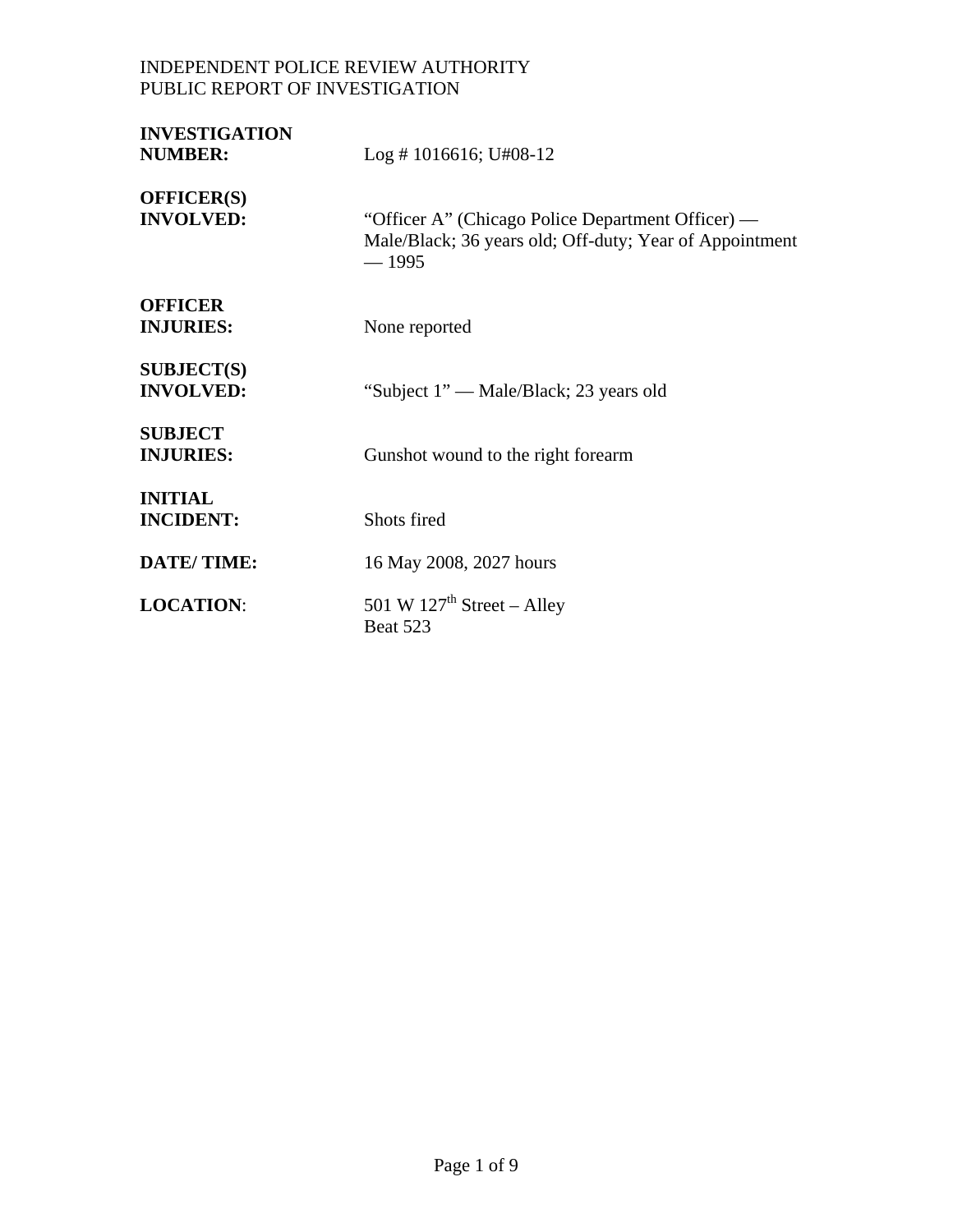### **SUMMARY OF INCIDENT:**

 On 16 May 2008, at approximately 2036 hours, off-duty Officer A was standing outside, talking with people he knew when he heard rapid gunfire in the area. Everyone on the street gathered the children and left the area. Officer A ran into an alley behind the location and heard what he believed to be gunfire. Officer A observed two black males, drew his weapon and announced his office. One of the black males, now known as Subject 1**,** was holding a weapon and then turned toward Officer A and fired. Officer A took cover and returned fire, striking Subject 1**.** Subject 1 fell on top of the second black male, the two then got to their feet and fled the area. Officer A called "911" from his mobile telephone, reported the incident, provided a full description of Subject 1 and requested assistance.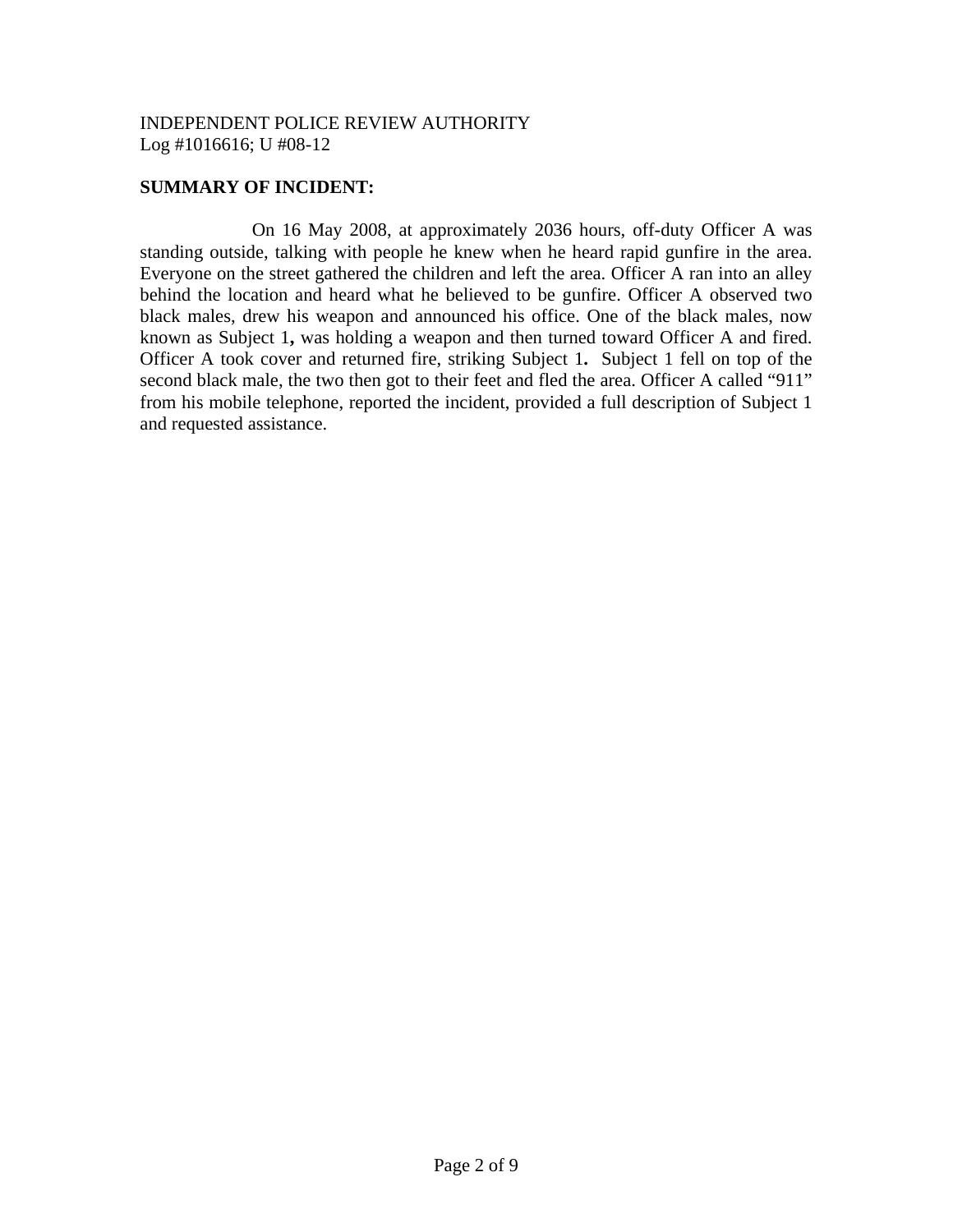#### **INVESTIGATION:**

 Witness 1 related to the Roundtable panel that she was outside her residence talking with Officer A when she heard gunshots in the area. Witness 1 grabbed her son and went inside her residence. Once inside she heard additional shots. Witness 1 did not observe the shooting.

Attempts to contact Witness 1 by telephone and personal visits were conducted in an attempt to obtain a comprehensive interview, but all attempts were unsuccessful.

A Chicago Police Department Detective related to the Roundtable panel that he responded to Roseland Hospital and was informed by hospital staff that Subject 1 arrived at the hospital with a through and through gunshot wound to the right forearm. The detective spoke with Subject 1 who related that he was shot in "100's" (100-110<sup>th</sup> Streets in the area) and he did not know who shot him. After several questions, Subject 1 admitted to being shot on  $127<sup>th</sup>$  Street. Subject 1 was treated and released to the custody of Chicago Police Detectives. Detectives transported Subject 1 to Area Two Detective Division for questioning.

Officer A related to the Roundtable panel an account consistent with the facts submitted in the Departmental reports.

The First Deputy's Report submitted by a Chicago Police Department Assistant Deputy Superintendent included an account of the incident that is consistent with the Summary of Incident.

The General Offense Case Report, Arrest Report and Tactical Response Report (TRR) and the Officer's Battery Report provided accounts of the incident that are consistent with the Summary of Incident. Detectives detained Subject 1 for questioning and placed him in a police line-up in an attempt to have Officer A positively identify the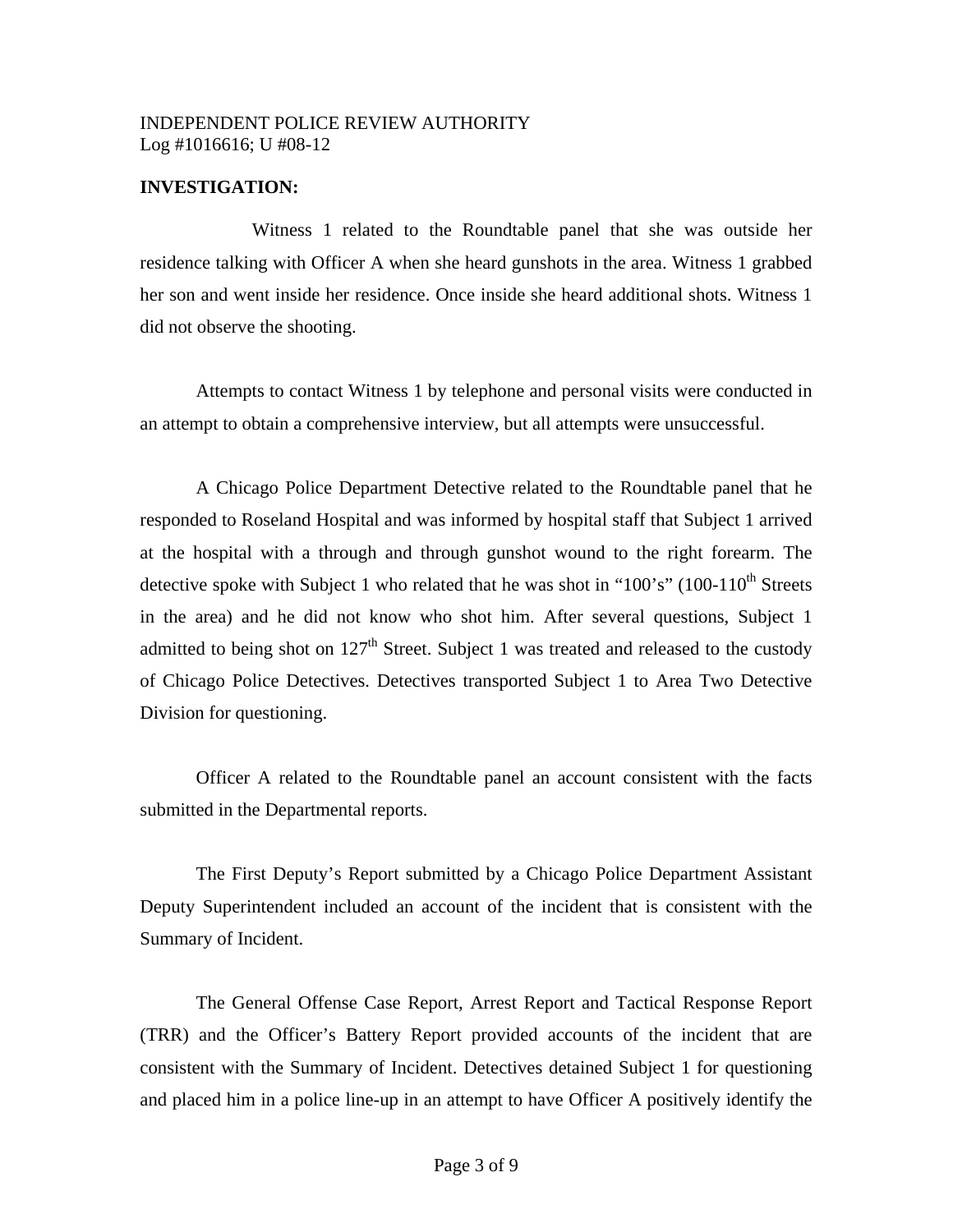### **INVESTIGATION (Continued):**

black male involved in the incident. Officer A positively identified Subject 1 as the black male who fired a weapon at him.

 The Supplementary Case Report includes an account of the incident that is consistent with the Summary of Incident. The report also includes information that when Detectives questioned Subject 1 at Roseland Hospital he stated that he was shot in the vicinity of  $100<sup>th</sup>$  and  $110<sup>th</sup>$  Street. Subject 1 also stated that he was alone when the incident occurred. Subject 1 stated that two friends (no names provided) transported him to Roseland Hospital. During the questioning Detectives asked Subject 1 if he was shot near 127<sup>th</sup> Street because he fit the description of an individual involved in an incident in the area. Subject 1 then related that he had been shot near  $127<sup>th</sup>$  Street.

Subject 1 stated to Area Two Detectives that he and a friend (No Further Information, "NFI") had been drinking earlier during the day. The two went walking on a bike path in the vicinity of  $127<sup>th</sup>$  Place. While walking, Subject 1's friend pulled out a handgun and began firing in the air. Subject 1 asked his friend to stop firing, but his friend did not. Subject 1 reached up, attempted to pull the handgun out of his friend's hand, and was subsequently shot in the forearm. Subject 1 ran north on the path and was taken to Roseland Hospital by a friend (NFI). Subject 1 told officers that his friend shot him on the path at approximately 8:27 pm (2027 hrs) in the vicinity of  $127<sup>th</sup>$  Place.

 Area Two Detectives conducted a search of the area in an attempt to locate Subject 1's weapon, with negative results.

An Assistant State's Attorney attempted to interview Subject 1, who invoked his right to legal counsel. The Assistant State's Attorney terminated the interview and informed Detectives that there would be no charges lodged until the results of the Gunshot Residue Test Kit were analyzed. Subject 1 was then released without charges.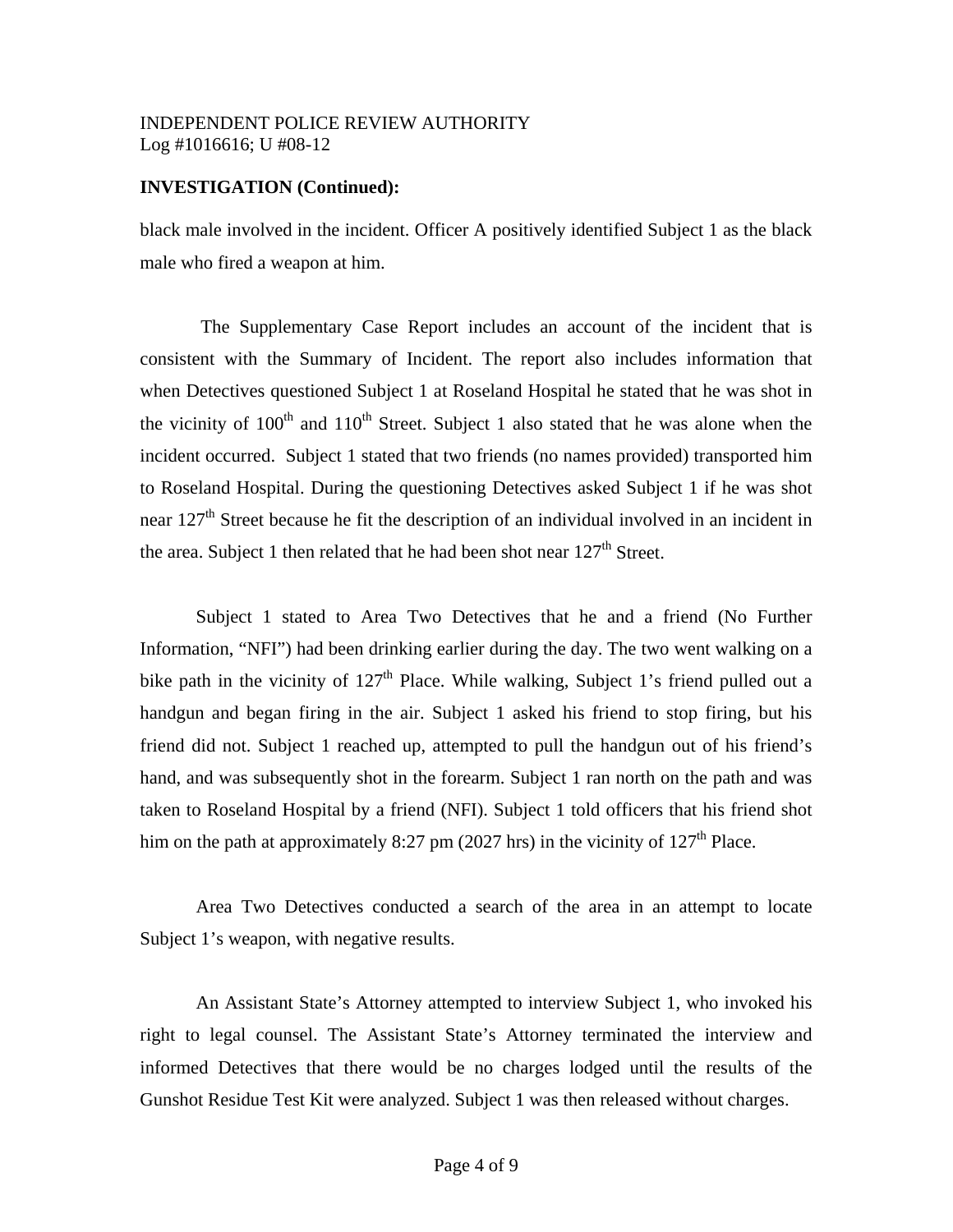#### **INVESTIGATION (Continued):**

An Arrest Report for Subject 1**,** dated 13 September 2008, indicates that he was arrested in relation to the 16 May 2008 police involved shooting. Officers assigned to Beat 5642 had knowledge of Subject 1 being a subject of an Investigative Alert with cause to arrest. Officers located Subject 1 at his residence, placed him into custody and transported him to Area Two for processing. It was further determined that Subject 1 had a non-serviceable warrant issued by the Rock Island County Illinois Sheriff's Office. The State's Attorney denied filing felony charges related to the shooting due to an inconsistent identification. CPD decided not to file misdemeanor charges.

A Canvass of the area conducted by IPRA investigators produced no additional witnesses or information.

Attempts by detectives and officers from the Gang Intelligence Unit to locate Subject 1's friend at his last known address were unsuccessful. The reporting investigator attempted to locate Subject 1's friend via a personal visit to his last known address, but was unsuccessful. Detectives from CPD also attempted to locate Subject 1's friend but were unsuccessful. Detectives then issued a Wanted Offender Investigative Alert for Subject 1's friend.

Personal visits by IPRA investigators to the hospital and last known address of Subject 1 were conducted in an effort to obtain an interview; these personal visits were unsuccessful.

Medical records obtained from Roseland Hospital reflect that on 16 May 2008, at 2055 hours, the hospital staff received a 23 YOA black male (Subject 1) who complained of a gunshot wound to the right forearm. Subject 1 informed the staff that 30 minutes prior to his arrival at the hospital someone shot him. Radiology reports reflect that Subject 1 presented with a gunshot wound to the right forearm. There appeared to be no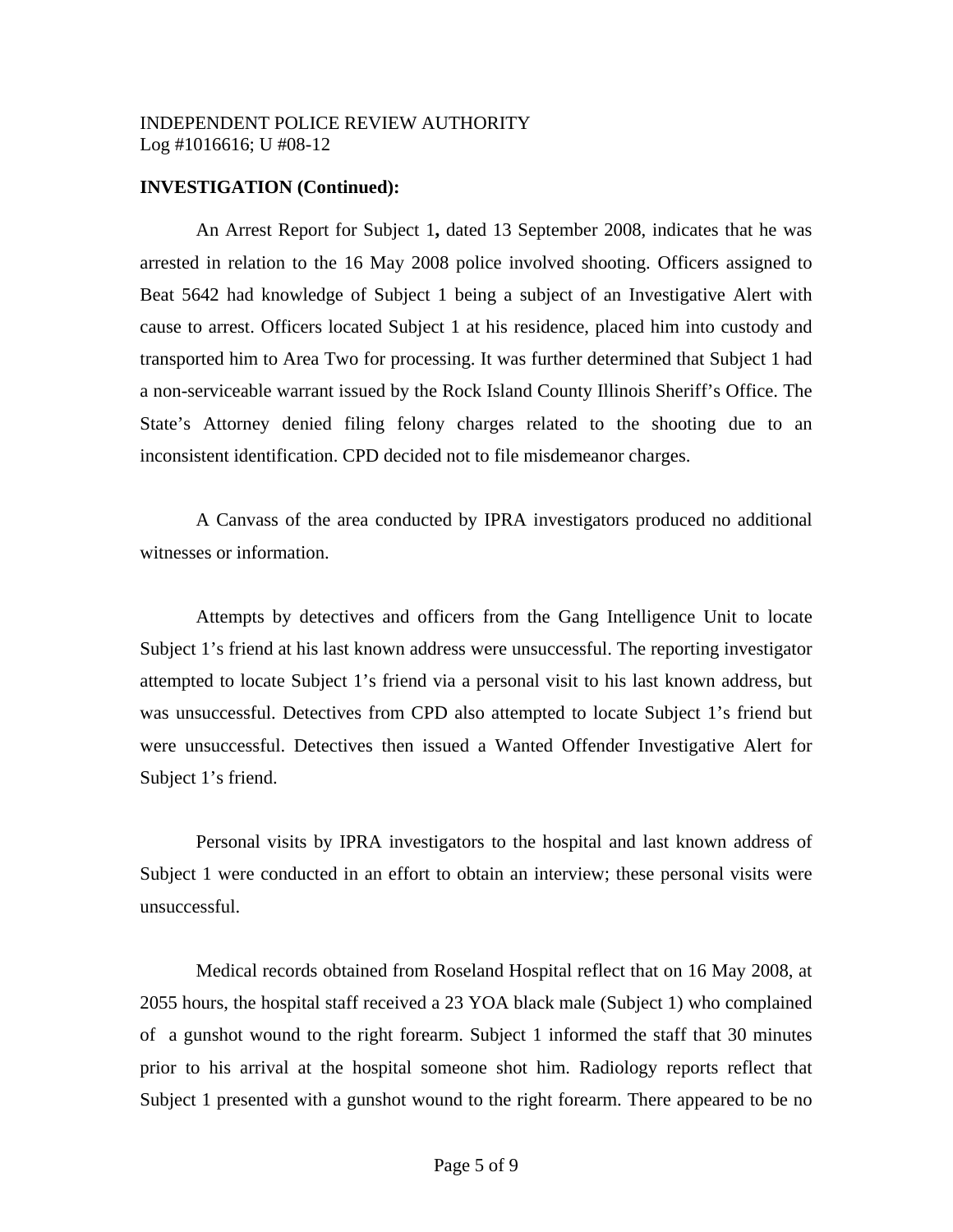### **INVESTIGATION (Continued):**

fracture and no foreign bodies in the wound (through and though). Hospital staff notified the Chicago Police Department of Subject 1's presence in the Emergency Room.

The OEMC event query printouts of the incident indicated that on 16 May 2008 between 2027 and 2034 hours, several people in the area where this incident occurred contacted "911" and reported shots fired. At approximately 2036 hours Officer A contacted "911," provided his name, star number and reported "shots at and by the police." Officer A also provided a description of the offenders' clothing and race. Officer A described the first offender as a black male, approximately 5'7", 145lbs., dark skin, short hair, wearing a black T-shirt, hat, black pants, and carrying a handgun. The second offender was described as a black male, approximately 5'9", 150 lbs., medium complexion, wearing a white t-shirt, blue jeans, white baseball cap and white gym shoes. OEMC broadcast descriptions of the offenders as provided by Officer A.

Crime Scene Processing Reports reflect that two officers assigned to Beat 9603 recovered and inventoried Officer A's weapon. The officers photographed and taped the scene of the incident. A third officer administered a Gunshot Residue Test to the back of Subject 1's left and right hands. Photographs of Subject 1 participating in a line-up were taken.

 Reports from the Illinois State Police Division of Forensic Services (ISP) reflect that the officer's weapon was found to be in good firing condition. The Gunshot Residue Test conducted on Subject 1 indicated that Subject 1 discharged a firearm, had contact with a PGSR (Primer Gunshot Residue) related item, or had his left hand in the environment of a discharged firearm.

In a formal statement taken at the Independent Police Review Authority, Officer A in essence related that which was reported at the Roundtable and in Department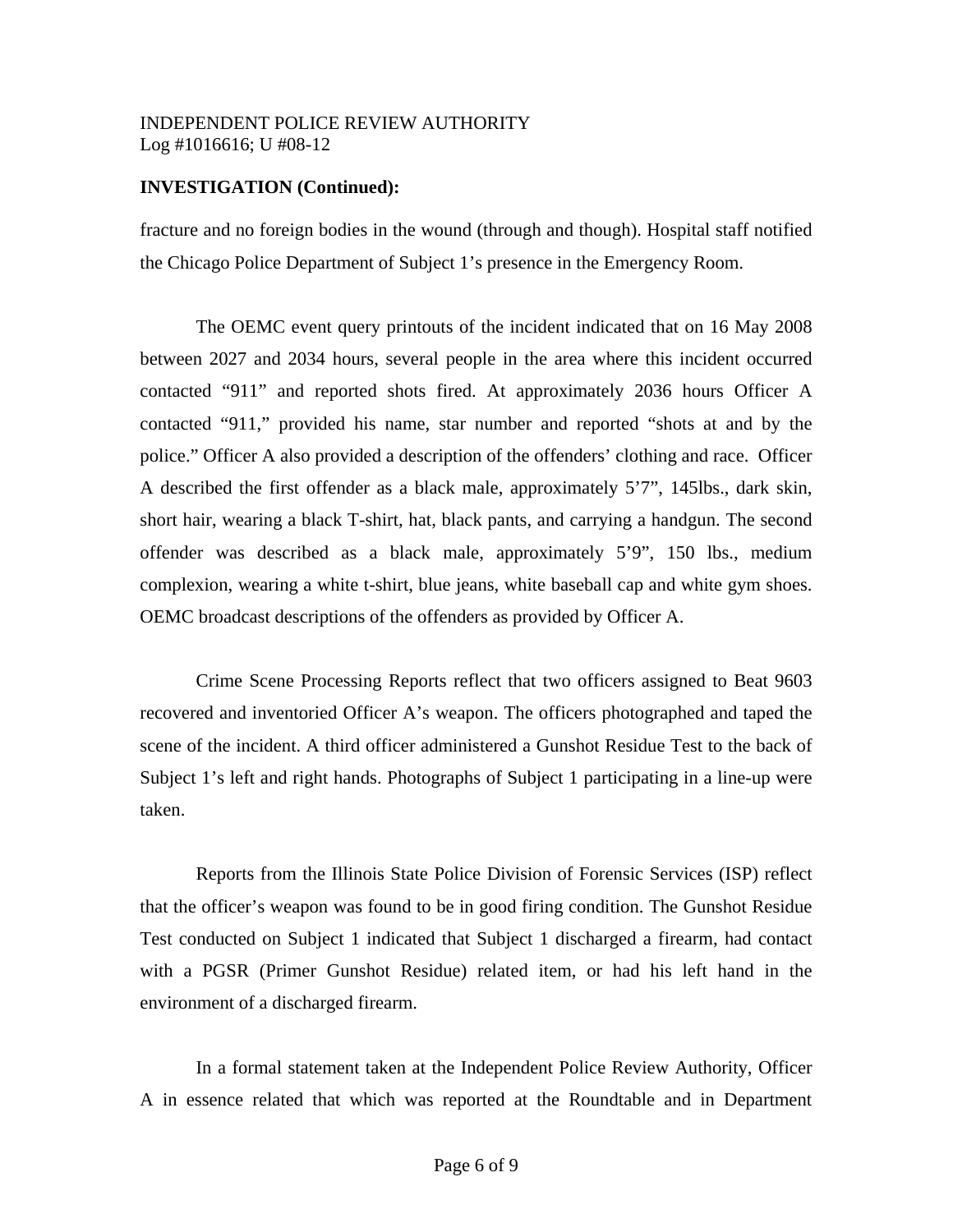### **INVESTIGATION (Continued):**

reports. Officer A related that he heard rapid gunshots in the area. He then ran into an alley behind the location, heard what he believed to be gunfire, and observed two unknown black males. Officer A drew his weapon and announced his office. Subject 1, who was holding a weapon, turned toward Officer A and fired. Officer A returned fire – striking Subject 1**,** whom after being struck got to his feet and he and the other unknown male fled the area. In addition, Officer A related that he did not know Subject 1 prior to the incident. Officer A related that during the incident he was able to obtain a good look at Subject 1's face. Officer A added he was able to positively identify Subject 1 in a lineup based on his clothing, complexion, hair, height and his shoes.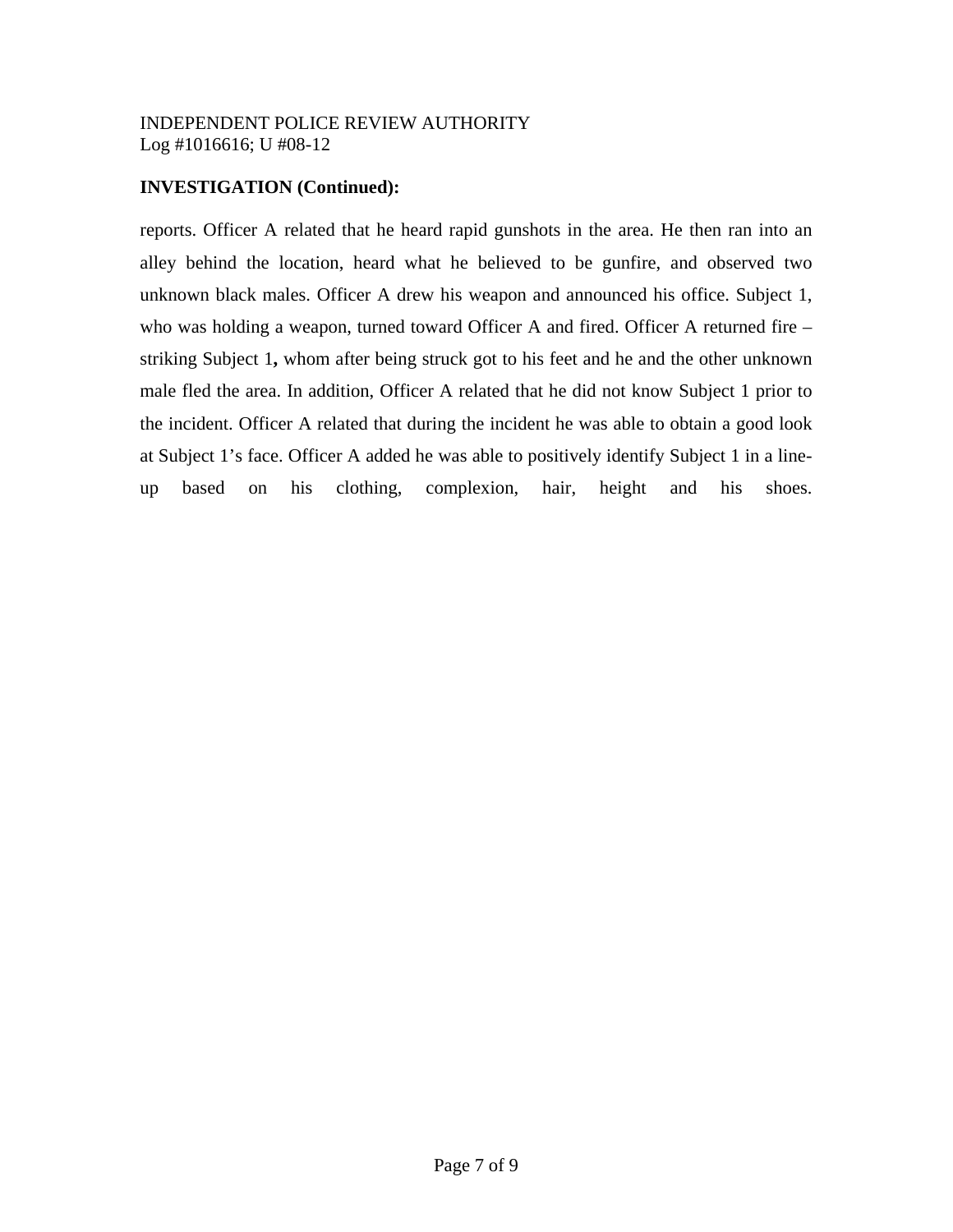## **CONCLUSION AND FINDING:**

This investigation found that the use of Deadly Force by Officer A was in compliance with Department policy and Illinois State statutes. According to the Chicago Police Department's General Order 02-08-03, III:

- A. " a sworn member is justified in using force likely to cause death or great bodily harm only when he or she reasonably believes that such force is necessary:
	- 1. to prevent death or great bodily harm to the sworn member or to another person, or;
	- 2. to prevent an arrest from being defeated by resistance or escape and the sworn member reasonably believes that the person to be arrested:
		- a. has committed or has attempted to commit a forcible felony which involves the infliction, threatened infliction, or threatened use of physical force likely to cause death or great bodily harm;
		- b. is attempting to escape by the use of a deadly weapon or;
		- c. otherwise indicates that he or she will endanger human life or inflict great bodily harm unless arrested without delay."

Officer A while off-duty heard gunfire. Officer A ran toward the sound of gunfire and observed Subject 1 and a second unknown male firing a weapon. Officer A announced his office and drew his weapon. Subject 1 turned and fired at Officer A. Officer A reasonably believed "that deadly force was necessary to prevent